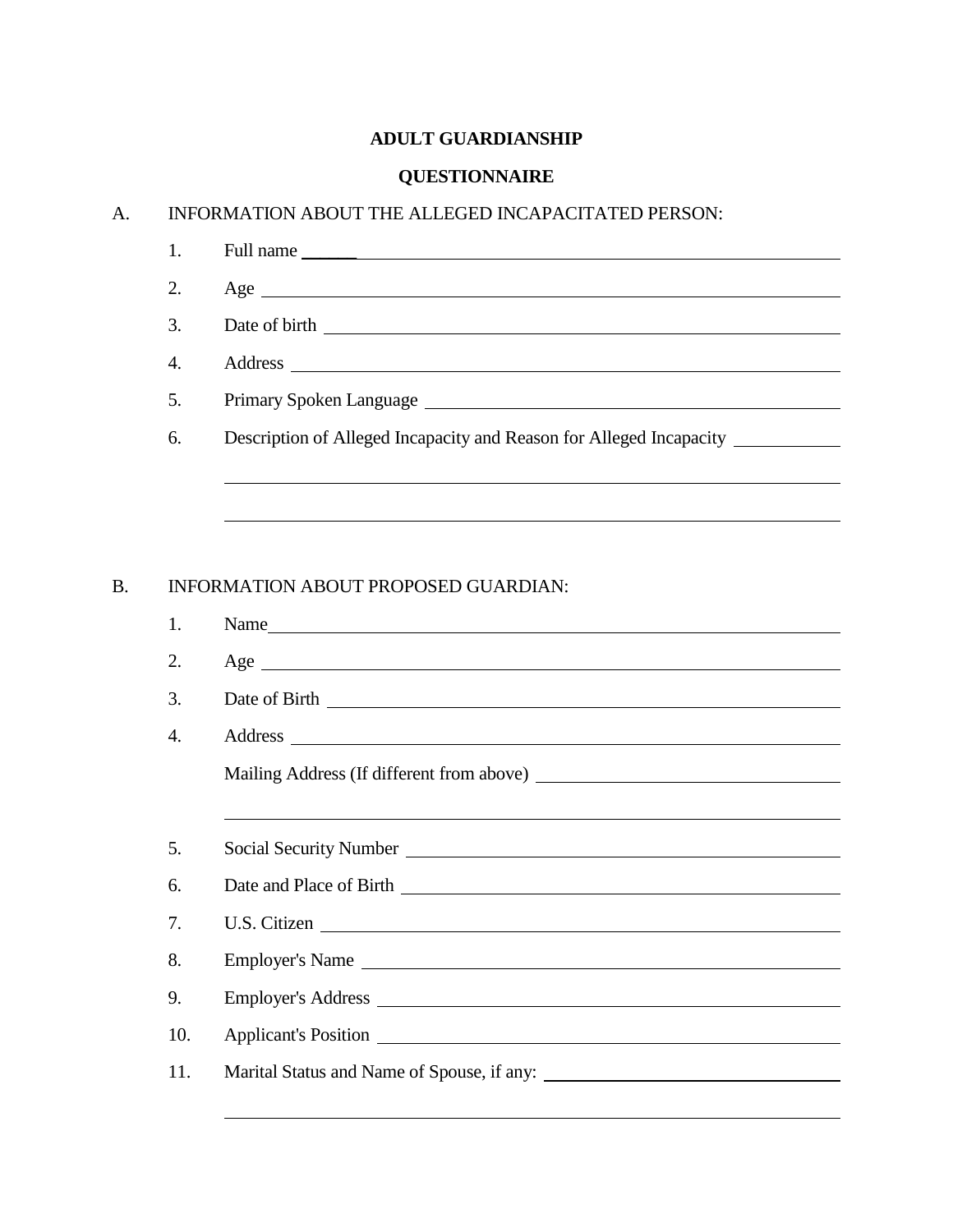| 12. | Your home telephone number <b>example 200</b> and 200 and 200 and 200 and 200 and 200 and 200 and 200 and 200 and 200 and 200 and 200 and 200 and 200 and 200 and 200 and 200 and 200 and 200 and 200 and 200 and 200 and 200 and 2  |
|-----|--------------------------------------------------------------------------------------------------------------------------------------------------------------------------------------------------------------------------------------|
| 13. | Length of Residence in County in which application is to be filed ______________                                                                                                                                                     |
| 14. | If currently serving as guardian for any other ward, list the names of each ward, court                                                                                                                                              |
|     | file number, circuit court in which the case(s) is/are pending and whether applicant is                                                                                                                                              |
|     | acting as the limited or plenary guardian of the person or property or both                                                                                                                                                          |
|     |                                                                                                                                                                                                                                      |
| 15. | Does applicant have any physical disabilities? __________________________________                                                                                                                                                    |
|     |                                                                                                                                                                                                                                      |
| 16. | Will any physical disability listed above affect ability to serve as guardian?                                                                                                                                                       |
| 17. | Has applicant ever been treated for the following:                                                                                                                                                                                   |
|     | a.                                                                                                                                                                                                                                   |
|     | b.                                                                                                                                                                                                                                   |
|     | $\mathbf{c}$ .                                                                                                                                                                                                                       |
|     | d.<br>Other that the contract of the contract of the contract of the contract of the contract of the contract of the contract of the contract of the contract of the contract of the contract of the contract of the contract of the |
|     | Nature of Condition League and Secretary and Secretary and Secretary and Secretary and Secretary and Secretary and Secretary and Secretary and Secretary and Secretary and Secretary and Secretary and Secretary and Secretary       |
|     | If "yes" was answered to any of the above, please state date, time, location of                                                                                                                                                      |
|     | treatment and name of physician or professional involved                                                                                                                                                                             |
|     |                                                                                                                                                                                                                                      |
| 18. | Has applicant ever been judicially determined to have committed abuse or neglect                                                                                                                                                     |
|     | against a child as defined by the Florida Statutes? _____________________________                                                                                                                                                    |
|     | If "yes" was answered, please give date and complete details ___________________                                                                                                                                                     |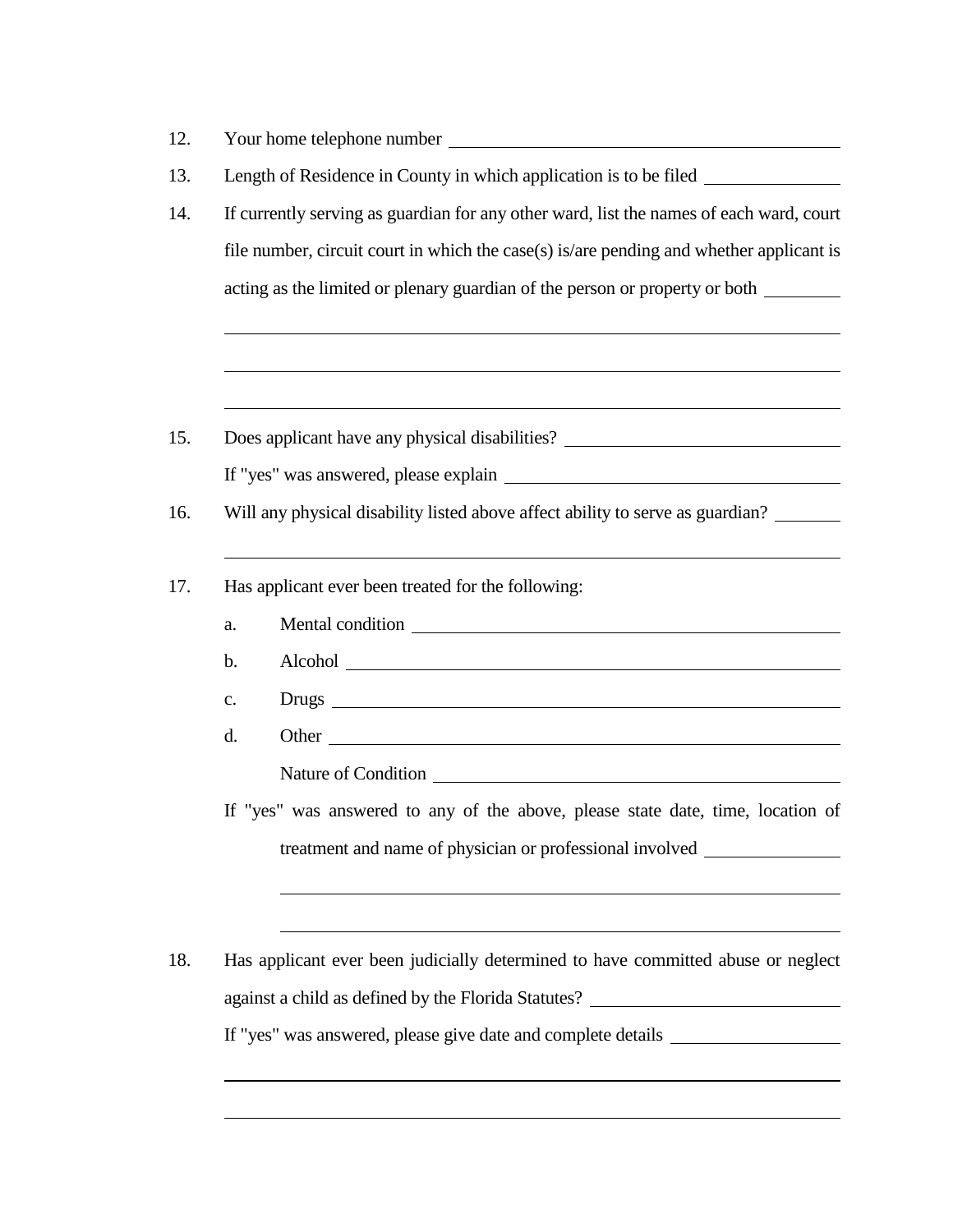- 19. Has applicant ever been the subject of a confirmed report of abuse, neglect or exploitation which has been uncontested or upheld pursuant to the provisions of Sections 415.104 and 415.1075 of the Florida Statutes? If "yes" was answered, please give date and complete details
- 20. Has applicant ever been charged with fraud, misrepresentation or perjury in a judicial or administrative proceeding? If "yes" was answered, please give date and complete details
- 21. Has applicant ever been charged with, arrested for or convicted of a felony?

If "yes" was answered, please give date and complete details

22. Has applicant ever been charged with, arrested for or convicted of any other crimes?

If "yes" was answered, please give date and complete details

23. Has applicant ever held a position which required bonding?

If "yes" was answered, please describe position, date, amount of bond and name of surety

24. Has applicant, in the past, ever served as guardian of a person or of a person's property?

If "yes" was answered, please describe and include reason for termination of fiduciary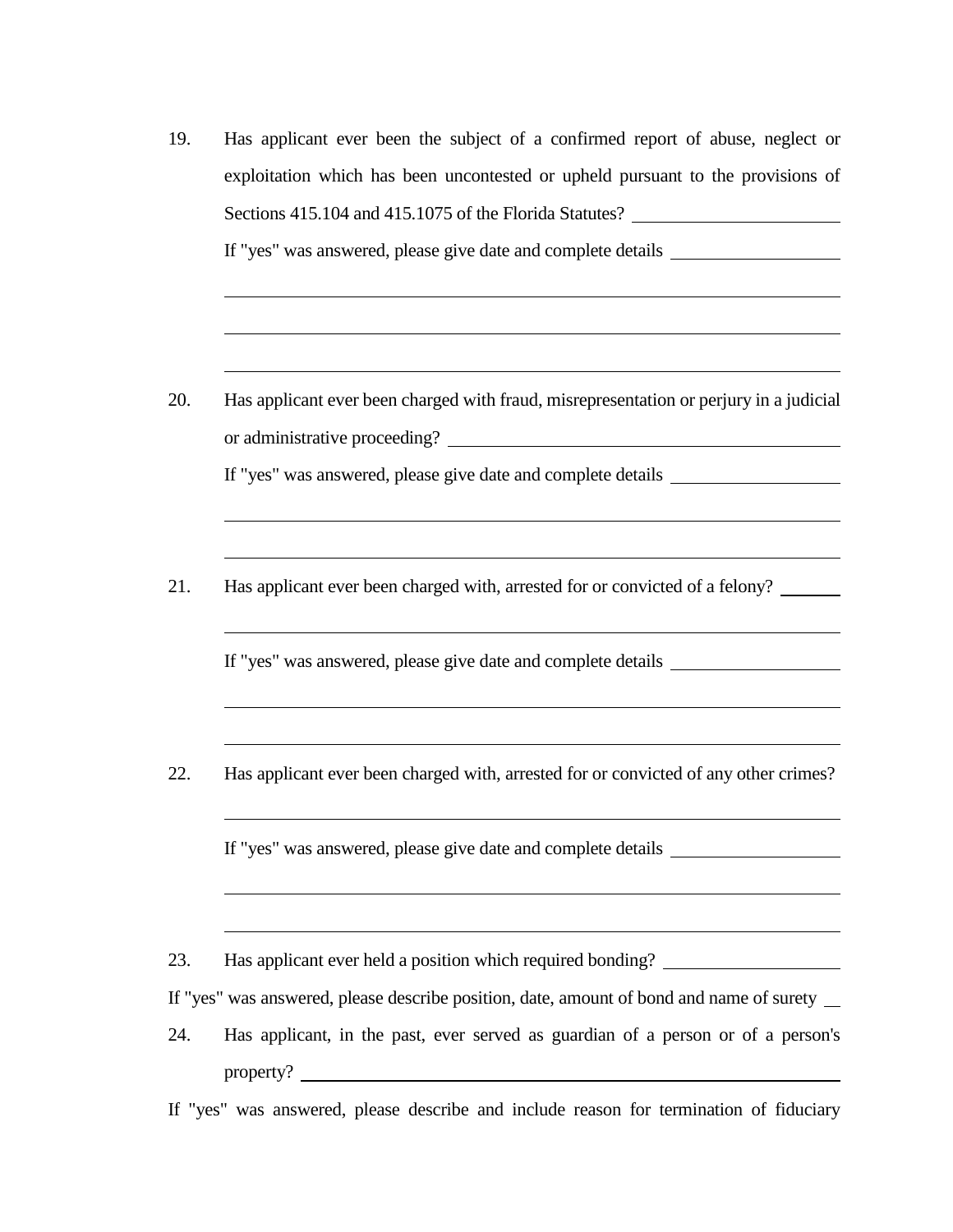| 25. | Has applicant ever been held in contempt of court or removed as guardian?                                                                                                          |
|-----|------------------------------------------------------------------------------------------------------------------------------------------------------------------------------------|
|     |                                                                                                                                                                                    |
| 26. | If "yes" was answered, please state date and location of court _________________                                                                                                   |
| 27. | Is applicant, or applicant's business, corporation or other business entity a creditor of<br>or providing professional, personal or business services to the incapacitated person? |
|     | If "yes" was answered, please furnish details __________________________________                                                                                                   |
|     |                                                                                                                                                                                    |
| 28. | Is applicant employed by a business, corporation or other business entity which is<br>providing professional, personal or business services to the incapacitated person?           |
|     | If "yes" was answered, please furnish details __________________________________                                                                                                   |
| 29. | Is applicant a health care provider for the alleged incapacitated person?                                                                                                          |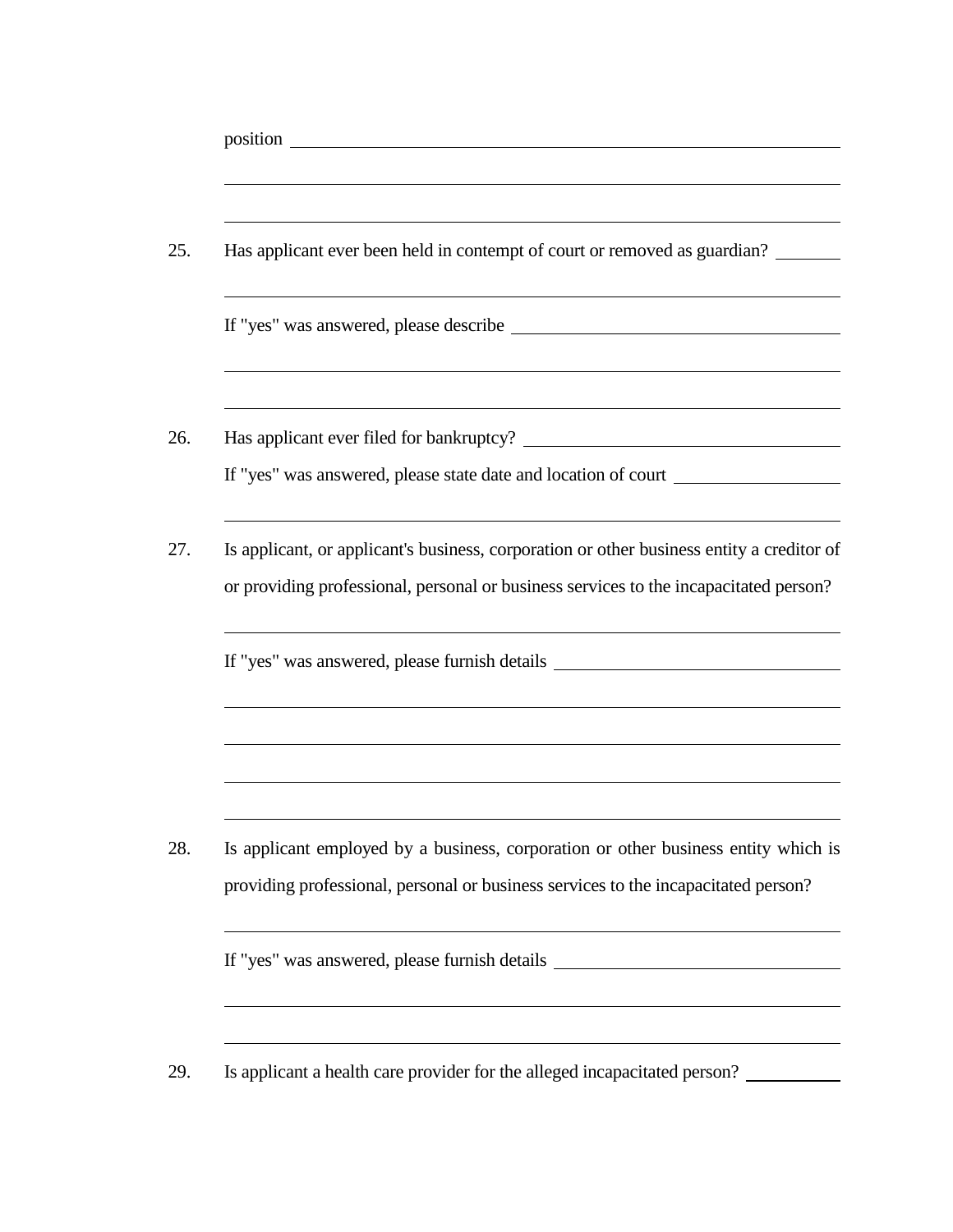| 30.                | Educational History of the Applicant:<br>Name and Address                                                                                                                                                                                                                                                              | Degree | Date                    |
|--------------------|------------------------------------------------------------------------------------------------------------------------------------------------------------------------------------------------------------------------------------------------------------------------------------------------------------------------|--------|-------------------------|
| <b>High School</b> |                                                                                                                                                                                                                                                                                                                        |        |                         |
| College            | <u> 1989 - Jan Barnett, fransk politik (d. 1989)</u>                                                                                                                                                                                                                                                                   |        |                         |
| Other              | <u> 2000 - Jan James James Sandarík (f. 1982)</u>                                                                                                                                                                                                                                                                      |        |                         |
| 31.                | List applicant's employment experience for the past ten (10) years beginning with the<br>most recent date                                                                                                                                                                                                              |        |                         |
|                    |                                                                                                                                                                                                                                                                                                                        |        |                         |
| 32.                | Has applicant ever been discharged from employment? ____________________________<br>If "yes" was answered, please furnish details __________________________________                                                                                                                                                   |        |                         |
| 33.                | Has applicant ever been a member of the armed forces of the U.S.?<br>If "yes" was answered, what branch, dates and military serial number ___________                                                                                                                                                                  |        |                         |
| 34.                | Personal References: Please give the names, addresses and telephone numbers of<br>three (3) responsible persons who have been closely associated with applicant and<br>who have known applicant for five (5) years or more, not including relatives or                                                                 |        |                         |
|                    | spouse:<br>Name and Address                                                                                                                                                                                                                                                                                            |        | <b>Telephone Number</b> |
|                    | 2. $\frac{1}{2}$ $\frac{1}{2}$ $\frac{1}{2}$ $\frac{1}{2}$ $\frac{1}{2}$ $\frac{1}{2}$ $\frac{1}{2}$ $\frac{1}{2}$ $\frac{1}{2}$ $\frac{1}{2}$ $\frac{1}{2}$ $\frac{1}{2}$ $\frac{1}{2}$ $\frac{1}{2}$ $\frac{1}{2}$ $\frac{1}{2}$ $\frac{1}{2}$ $\frac{1}{2}$ $\frac{1}{2}$ $\frac{1}{2}$ $\frac{1}{2}$ $\frac{1}{2}$ |        |                         |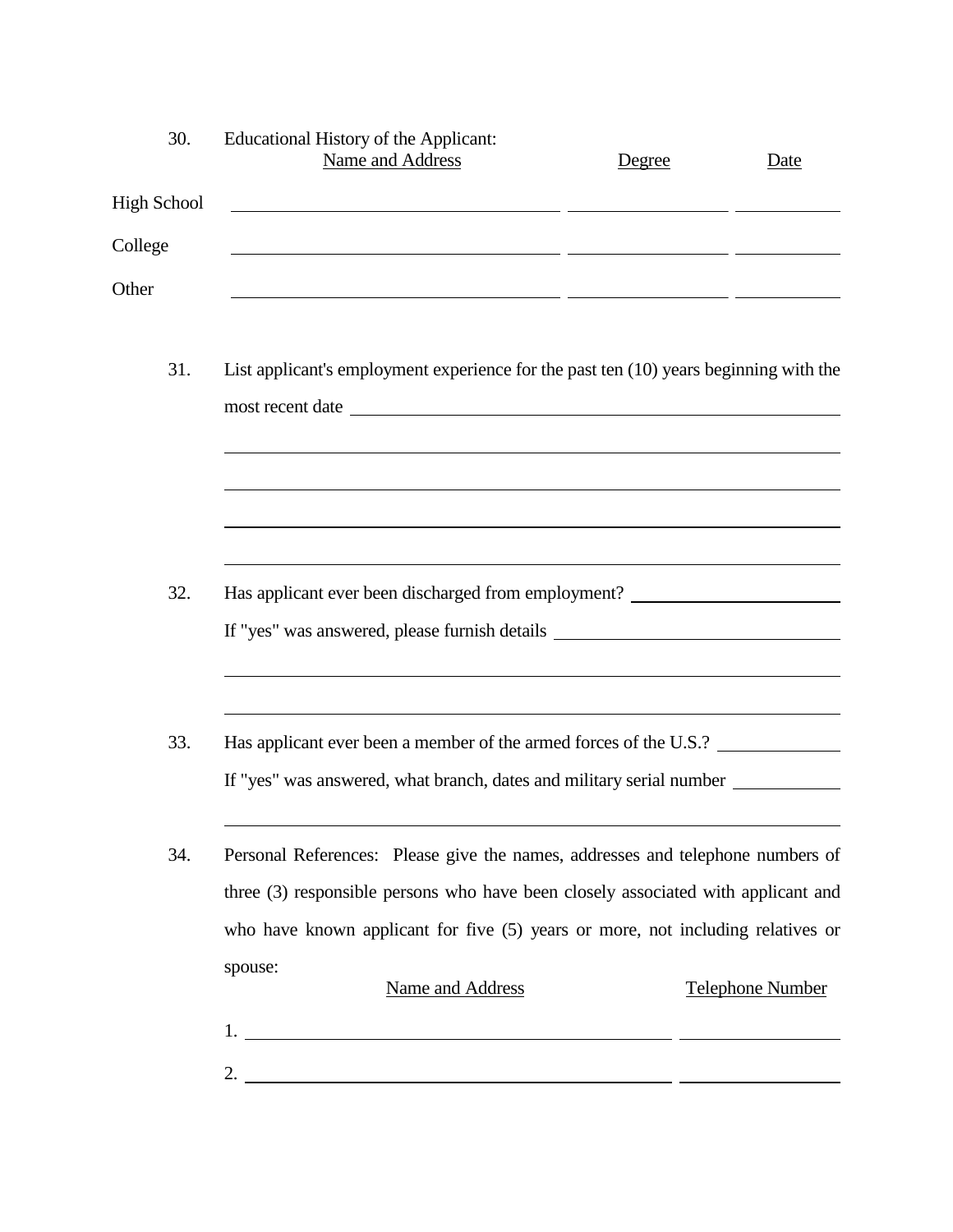35. Does applicant possess any special educational qualifications (financial, business or otherwise) that uniquely qualifies applicant to be appointed as guardian? If "yes" was answered, please describe

3.

36. Has applicant received instruction and training which covered the legal duties and responsibilities of a guardian, the rights of an incapacitated person, the availability of local resources to aid a ward, and the preparation of habilitation plans and annual guardianship reports, including financial accounting for the ward's property?

If "yes" was answered, indicate when and where training was received

C. Names and addresses of all persons known to petitioner who have actual knowledge of such facts regarding the alleged incapacitated person's condition (Personal knowledge gained through personal observation of the individual.):

D. Names, Addresses and Relationships of all known next of kin of the alleged incapacitated person (give dates of birth of any who are minors):